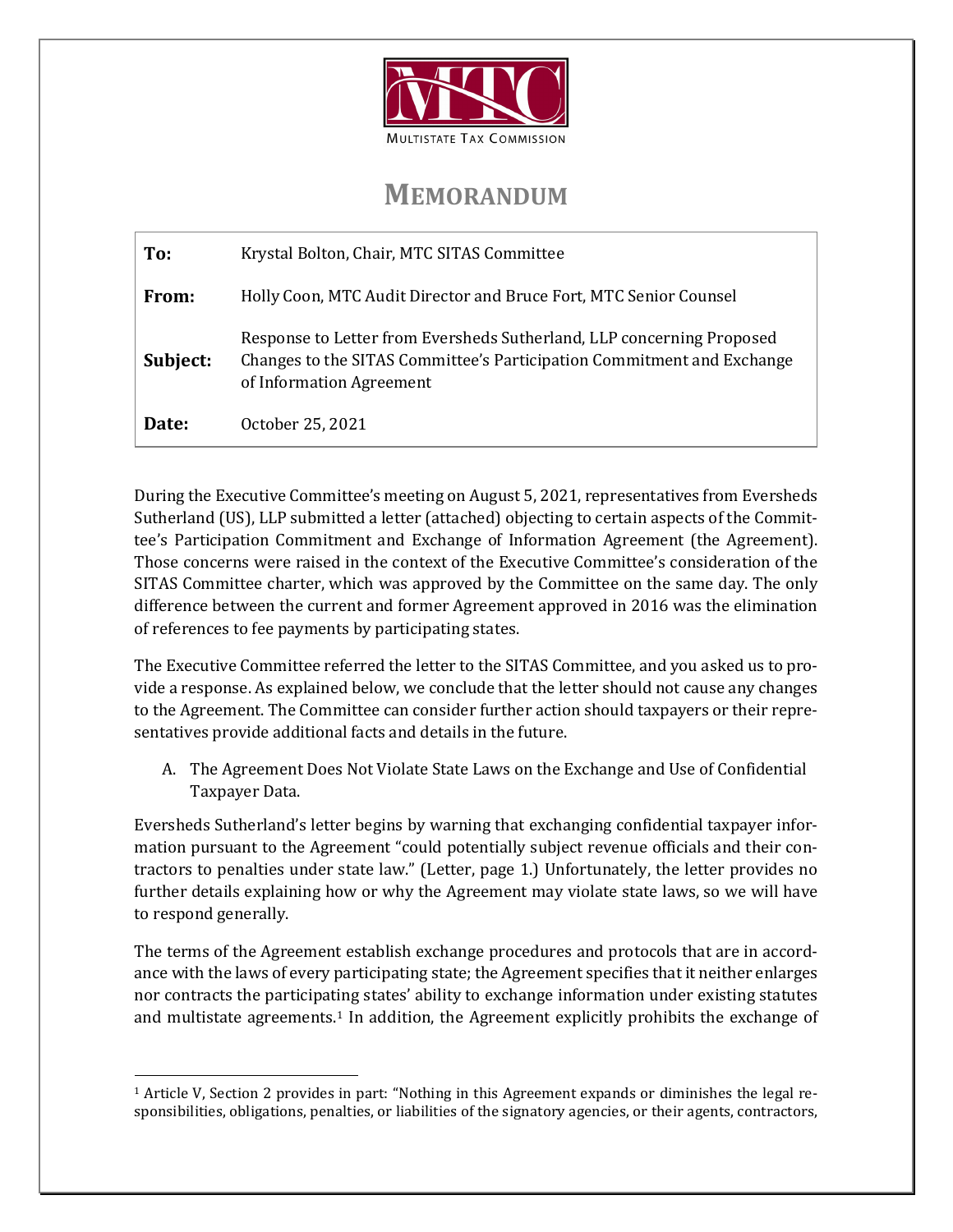

information that would violate any signatory state's laws, federal laws, or that otherwise would be "detrimental to the administration of the tax laws."[2](#page-1-0) The Agreement is designed to fit within the criteria established in the Uniform Exchange of Information Agreement for this type of exchange program. The Agreement provides an appropriate framework for the proper and efficient exchange of confidential taxpayer information among the states participating in the program.

B. The Agreement Does Not Address the Use of Outside Contractors; Concerns About Such Contractors Should be Directed to the Relevant States.

Eversheds Sutherland's letter expresses numerous concerns over the employment of thirdparty auditors and other contractors by some states participating in the SITAS Committee. The letter proposes that the SITAS program add specific limitations on how confidential taxpayer information is shared with third parties and the use those parties can make of that information.

The use of third-party auditors or other outside contractors is not a subject matter covered in the Agreement because the states participating in the SITAS program are already subject to myriad laws and rules governing what kinds of information may be shared with outside contractors and under what conditions. Adding a second layer of restrictions on top of those already in place in each state for a particular subset of taxpayers and audit procedures would unnecessarily interfere with state decision-making in addition to being difficult to implement. Therefore, if anyone is concerned that outside parties employed by particular states are misusing confidential taxpayer information, the issue should be addressed with those states. If states object to how other states may permit information to be used, nothing in the Agreement precludes states from imposing restrictions on the use of shared information or declining requests for information entirely.[3](#page-1-1)

The letter also advocates against sharing information regarding advance pricing agreements and settlement agreements, arguing that sharing such information among the states would discourage taxpayers from undertaking those efforts. We believe this is a matter properly governed by individual state policies and does not belong in the Agreement. The Agreement does not require a state to disclose an advance pricing agreement or a settlement agreement. Specifically, the Agreement does not apply to the disclosure of any information that may be "detrimental to the administration of the tax laws of any signatory state." Furthermore, "Each signatory state reserves the right to make the determination whether information is subject to exchange under the terms of this Agreement." Article IV, Sec. 2.

employees, or representatives for the storage, handling, or destruction of confidential taxpayer information as established under the laws applicable to each signatory agency."

<span id="page-1-0"></span><sup>2</sup> Article IV, Section 2.

<span id="page-1-1"></span><sup>&</sup>lt;sup>3</sup> Article IV, Section 2 provides: "Each signatory state reserves the right to make the determination whether information is subject to exchange under the terms of this Agreement." In addition, the Agreement provides that states are not required to share information if the state believes the exchange would be "detrimental to the tax laws of any signatory state."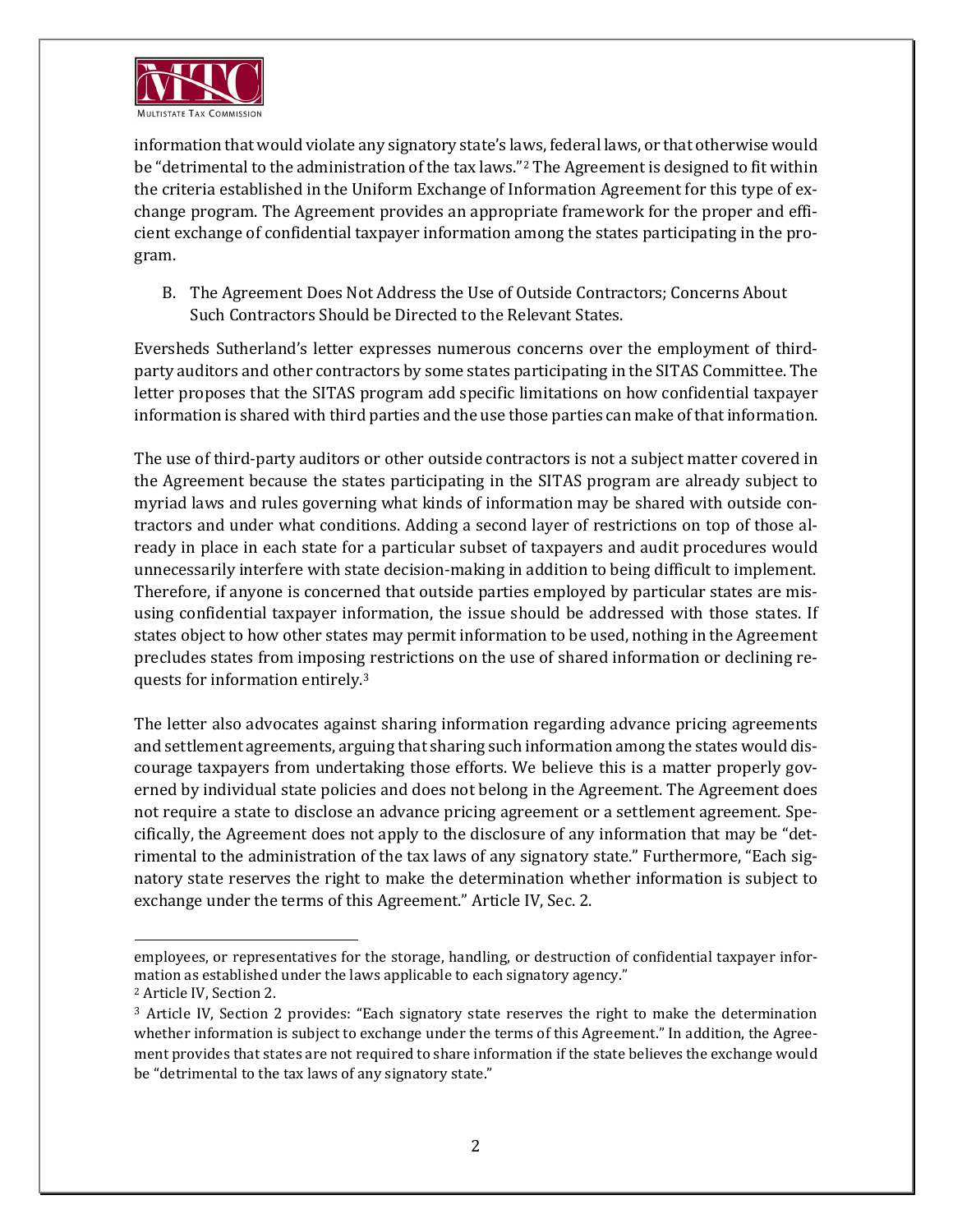

C. The Agreement Should Not Impose Additional Criteria for the Exchange and Use of Information that May be in Conflict with the Existing Laws and Policies of the Participating States.

The letter concludes with five proposed changes to the Agreement that would provide taxpayers with greater assurances that their information will be used, protected, and safeguarded in an appropriate manner. (Letter, page 2.) We do not believe any of the proposed changes are appropriate. We briefly address suggestion each in turn:

1. "The SITAS Committee should consider adopting "written authorization" procedures as a matter of maintaining accountability and protecting taxpayers from fishing expeditions by third party auditors."

States already have policies in place governing who may access taxpayer data and for what purposes. We see little reason to impose additional restrictions under the Agreement for a particular subset of taxpayers.

2. "Information sharing should be used solely for the requesting state's transfer pricing audit."

The SITAS program is not limited to assisting the states in transfer pricing audits.<sup>[4](#page-2-0)</sup> We see no reason why information exchanged pursuant to the Agreement should be treated differently from any other information received by a taxing agency, including the use of such information in other tax administration contexts permitted under a state's laws and policies.

3. "State administrators should discourage fishing expeditions by third party auditors. The Agreement should provide that requests must be relevant to a specific audit and set forth the audits in which the information will be used. The Agreement should expressly provide that the information exchanged will not be used for other commercial purposes, whether or not taxpayer-identifying information is redacted."

State laws already provide that confidential taxpayer information may only be exchanged between state taxing agencies for purposes of state tax administration. The exact meaning of the phrase "fishing expeditions by third party auditors" is unclear to us, but to the extent it suggests the Agreement should preclude the use of outside contractors or databases for audit selection, we believe that is a matter of state policy preference. The letter does not explain why information exchanged through this particular program on this particular set of taxpayers should be treated any differently than any other information received by a taxing agency.

We are not aware of any states permitting the use of confidential taxpayer information for commercial purposes, but to the extent such uses may be permitted, it is a state policy matter beyond the scope of the Agreement.

<span id="page-2-0"></span><sup>4</sup> The program is intended to help states determine the tax consequences of intercompany transactions, not just the appropriate price. For instance, information received in the course of a transfer pricing dispute may indicate the taxpayer has nexus in a member's state.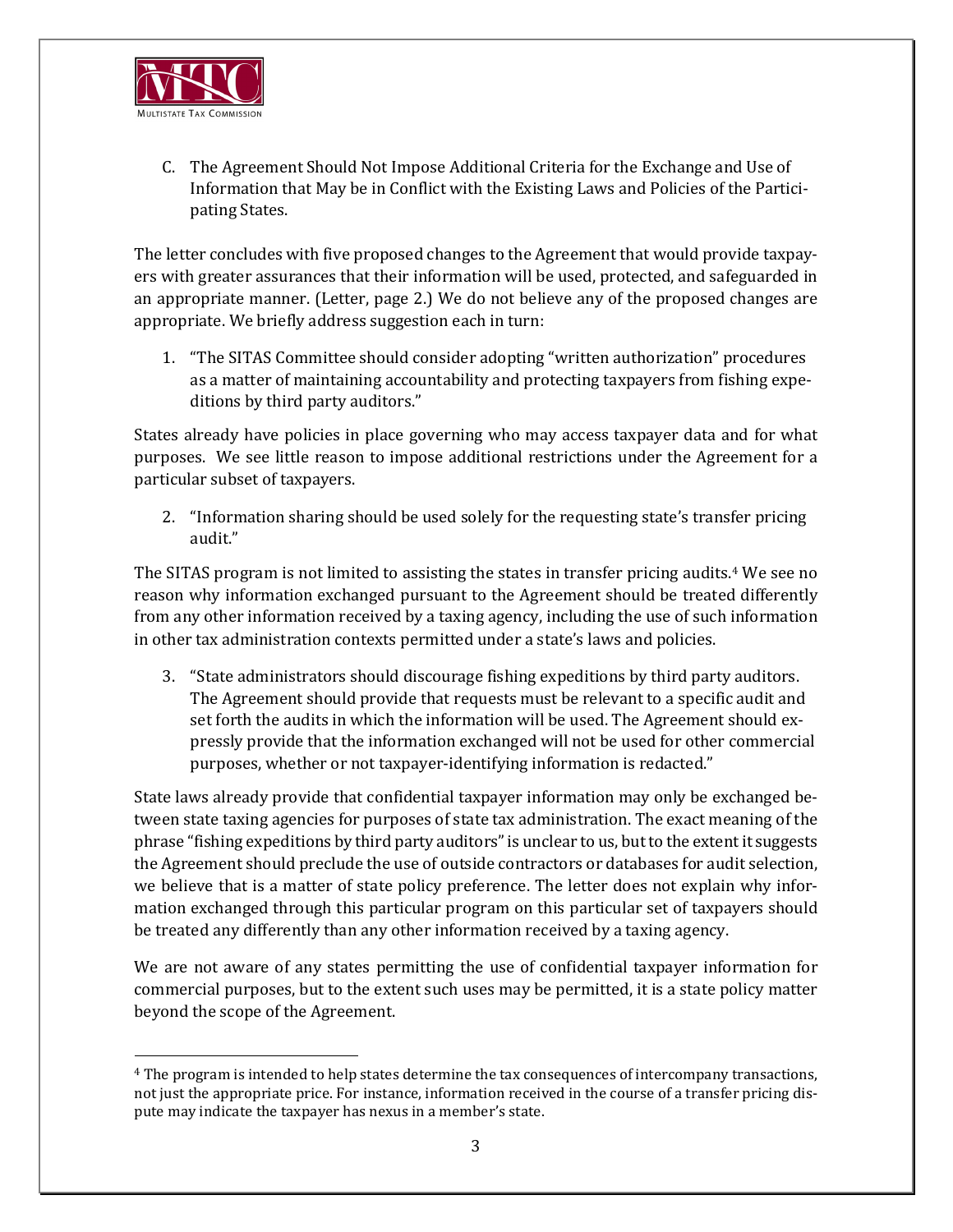

4. "Third party auditors should be required to sign an acknowledgment of the Agreement, in which they agree to abide by each state's specific statutory provisions regarding the prohibition against the sharing of confidential taxpayer information. While we strongly oppose sharing of information with third party auditors, we recognize that as a practical matter many states already engage with such contractors. Accordingly, we would recommend that any such contractor sign an Agreement acknowledging the civil and criminal liability associated with information sharing and agree to abide by those specific state laws."

Our understanding is that all states require outside contractors with access to confidential taxpayer information to sign agreements acknowledging that the contractors are bound by state confidentiality laws and penalties. States impose numerous other restrictions on the provision of confidential taxpayer information to outside contractors and their use of that information. We see no reason to require additional procedures in the Agreement for how states should govern their relations with contractors employed by states participating in the SITAS program.

5. "States should be required to notify a taxpayer whose information has been shared pursuant to the Agreement. We note that several states require practitioners to notify the agency when their taxpayer information has been breached, and we favor a similar disclosure requirement with respect to state agencies. Thus, it would seem fair to ask a state that discloses information being shared pursuant to the Agreement to do the same."

We do not consider the exchange of information pursuant to the Agreement as being the equivalent to a breach of security of personal records held by a private party. States already have policies in place addressing disclosure of investigatory processes, including audit selection. We do not see a good reason—and the letter offers none—for why different or additional policies should obtain for exchanges of information made pursuant to this Agreement.

Attachment (8/6/21 letter from Eversheds Sutherland (US) LLP.)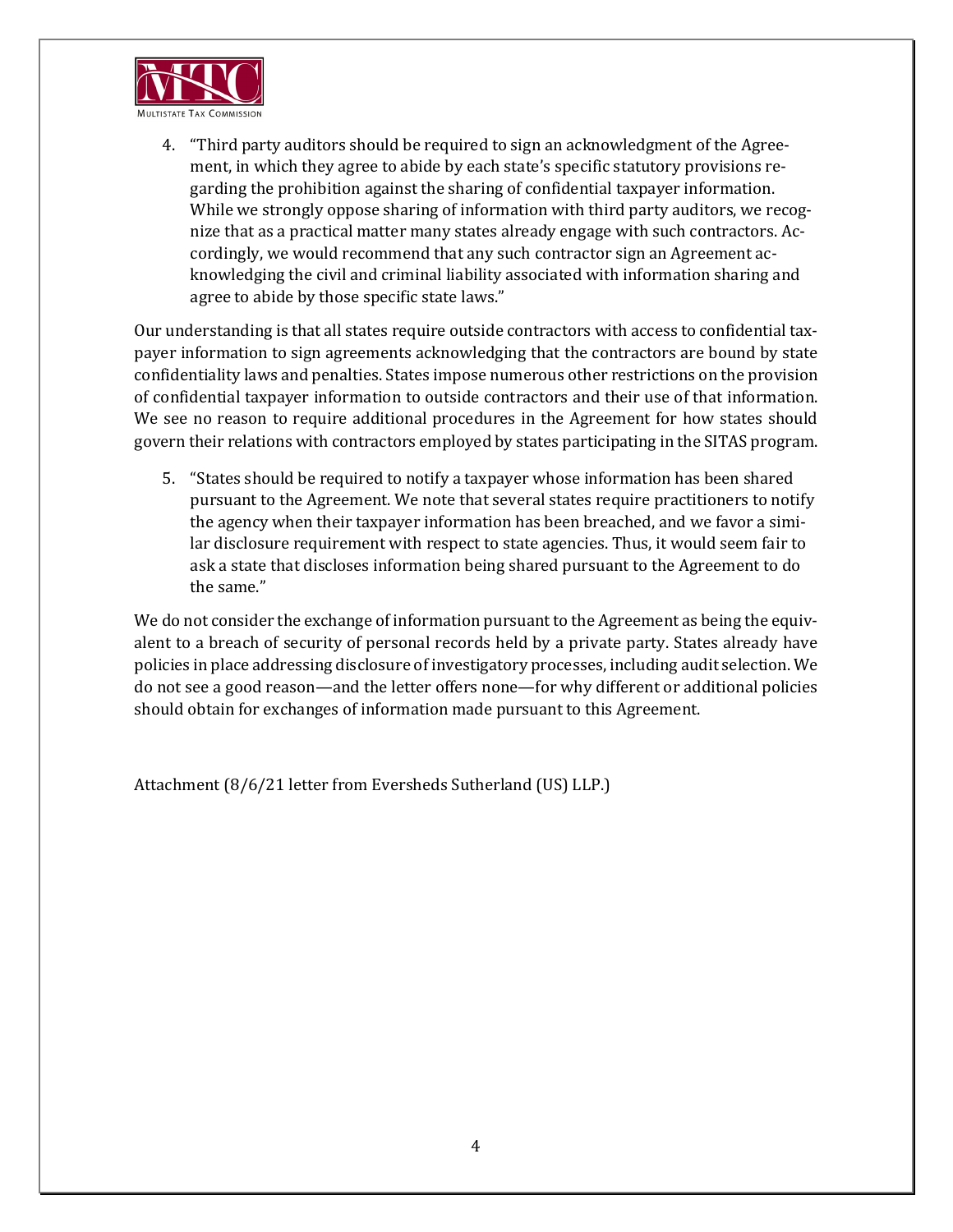Dear Chair Barnett and Esteemed Committee Members:

We appreciate the State Intercompany Transaction Service (SITAS) Committee's work on the revised information sharing agreement. As we have discussed with representatives from many of the Committee's member states, we believe that using federal transfer pricing principles is often the most appropriate method to allocate income among related entities. Initiatives that further certainty with respect to transfer pricing, like advance pricing agreements and settlement initiatives, are also most welcome. We write today, however, to express concern with the SITAS Committee's approach to information sharing among its member states and their third party contractors hired to assist with transfer pricing audits.

## Proposed Information Sharing Agreement

During its July 13, 2021, meeting, the SITAS Committee discussed a "revised" State Intercompany Transactions Advisory Service Committee Participation Commitment and Exchange of Information Agreement (Agreement).<sup>[1](#page-4-0)</sup> The Agreement is expected to be executed by participating states to facilitate sharing taxpayer information. The SITAS Committee also approved a draft charter that *requires* participating states to sign the Agreement.

While we appreciate the SITAS Committee's efforts to memorialize limitations on information sharing, we are concerned that the Agreement does not sufficiently protect taxpayers' confidential information and could potentially subject revenue officials and their contractors to penalties under state law. Indeed, most states' laws prohibit and impose criminal and sometimes civil liability for disclosing taxpayer confidential information outside the formalities of state anti-disclosure statutes.<sup>[2](#page-4-1)</sup>

Taxpayer specific information is generally afforded the highest degree of confidentiality under most states' laws. We have, however, recently become aware of instances where states have disclosed such information to other states or third parties outside of formal information sharing protocols.

Although the Agreement provides that it "is not intended to expand or contract any other state law or agreement pertaining to the exchange of confidential taxpayer information," $3$  it contains few substantive safeguards designed to secure taxpayer confidential information. Indeed, Article IV of the Agreement sets forth a laundry list of information that could be shared, placing the onus upon each individual signatory state to determine whether such disclosure runs afoul of state law.[4](#page-4-3) The lack of clear guidance is not only concerning to taxpayers, but also it

<span id="page-4-1"></span><sup>2</sup> *E.g.*, Ala. Code § 40-2A-10(a) (classifying each act of unlawful disclosure as a Class A misdemeanor); Miss. Code Ann. § 27-7-87(3) (imposing criminal liability, punishing same by minimum fine of no more than \$1,000, imprisonment of no more than one year, or both; dismissing officers and employees of the state from office and prohibiting same from holding any public office in the state for a period of five years); N.C. Gen. Stat. § 105-259(c) (imposing criminal liability as a Class 1 misdemeanor for violations of anti-disclosure law; dismissing officers or employees from public office or employment and prohibiting same from holding the public office or employment for a period of five years after the violation); S.C. Code Ann. § 12- 54-240(A) (imposing civil and criminal penalties on violations of anti-disclosure law, classifying such violations as a misdemeanor subject to punishment by a fine of no more than \$1,000, imprisonment for no more than one year, or both; dismissing public officers and employees from office and disqualifying same from holding public office for a period of five years; and penalizing contractors who violate anti-disclosure laws by immediately terminating the contract and disqualifying such company from eligibility to contract with the state for a period of five years). <sup>3</sup> State Intercompany Transactions Advisory Service Committee Participation Commitment and Exchange of Information Agreement, Article III.

<span id="page-4-3"></span><span id="page-4-2"></span><sup>4</sup> *See* State Intercompany Transactions Advisory Service Committee Participation Commitment and Exchange of Information Agreement, Article IV.

<span id="page-4-0"></span><sup>1</sup> *See* [https://www.mtc.gov/getattachment/The-Commission/Committees/SITAS/SITAS-Agenda-](https://www.mtc.gov/getattachment/The-Commission/Committees/SITAS/SITAS-Agenda-7-2021/SITAS-Agreement-2021-Proposed-Update-FINAL.pdf.aspx)[7-2021/SITAS-Agreement-2021-Proposed-Update-FINAL.pdf.aspx.](https://www.mtc.gov/getattachment/The-Commission/Committees/SITAS/SITAS-Agenda-7-2021/SITAS-Agreement-2021-Proposed-Update-FINAL.pdf.aspx)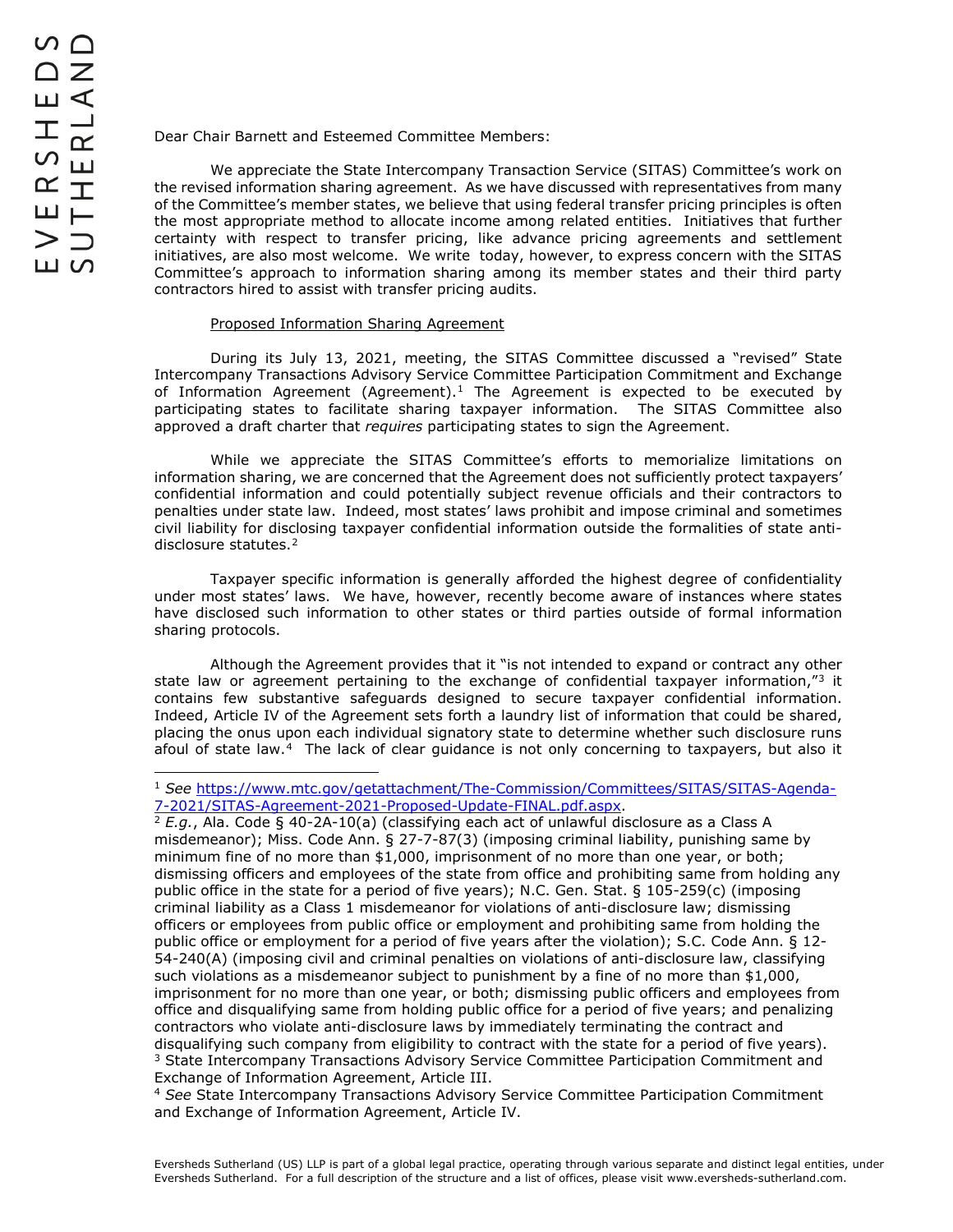should be concerning to participating states. For example, a participating member could unknowingly share information that would run afoul of another state's law—putting the group's work in murky legal territory.

We are also concerned with the provisions in the Agreement permitting information sharing with agents of signatory agencies (who are not a party to the Agreement). While some states' laws permit sharing information with third parties in limited circumstances, others do not. Moreover, to the extent information is shared with third parties, the Agreement does not adequately limit third parties' use of information to the particular audit for which the information is shared. Given their financial incentives, state contractors may attempt to use information obtained in one audit to further their ends in another state's unrelated audit. While we appreciate that contractors may wish to leverage their experience from one state to another, this type of "leverage" may run afoul of states confidentiality laws. Additionally, contractors should not be permitted to save or catalog taxpayer data for use on future audits.

We would also note that third party auditors' interests are not entirely aligned with state tax enforcement agencies, and therefore, sharing information with these contractors raises additional concerns. As the Council on State Taxation (COST) has observed, contingent fee contracts, while perhaps authorized by state law, still undermine equitable, effective, and efficient tax administration.<sup>[5](#page-5-0)</sup> In the context of information sharing under the Agreement, our concerns regarding third party contractors paid on a contingent fee basis are heightened. The prospect that a third party fee-contingent contractor will misuse confidential information is elevated because the contractor is incentivized to do so. These are not just abstract concerns – there is evidence that third party auditors are not bound by the same ethics as state tax enforcement agencies. For example, in a recent Delaware Supreme Court case, the court upheld the denial of an administrative subpoena where the lower court suspected the third party auditor would misuse the subpoenaed information (i.e., for a another state audit).<sup>[6](#page-5-1)</sup> And just a month ago, a large third party auditor, with whom many would-be signatory states have contracted, may have exposed taxpayer confidential information in the popular tax press to advertise its services for conducting transfer pricing audits.<sup>[7](#page-5-2)</sup> If not a direct violation of state anti-disclosure laws, this certainly seems a violation of their spirit.

Furthermore, not all state anti-disclosure laws are written the same. Alabama's state antidisclosure law and administrative code, for example, disfavors sharing information with another tax agency's third party auditors.<sup>[8](#page-5-3)</sup> Indeed, because taxpayer information is highly sensitive, most states' laws prescribe a strict processes that must be followed prior to authorizing release of confidential taxpayer information. When information is shared between tax agencies, the process generally requires a written request from the party seeking taxpayer information and a written authorization from an official having custody over such information.[9](#page-5-4) The proposed draft Agreement fails to expressly take these procedures into account, although it may be within the parties' intentions to do so.

Sharing the content of settlement agreements and advanced pricing agreements  $-$  a practice we have also observed in recent history – is also troublesome. Generally, the sharing of such information is likely to have the opposite effect of that which is intended. As recently expressed by a member state during the MTC's Annual Conference, sharing this information could start a race to the bottom. Moreover, the practice has a chilling effect on taxpayers' appetites to enter into such agreements.

<span id="page-5-0"></span> <sup>5</sup> Comment Letter, Council on State Taxation, Re: COST's Opposition to Georgia Senate Bill 480 (March 5, 2020) ("Contingent-fee arrangements jeopardize the neutral and objective weighing of the public's interest, and instead create a direct economic interest for the third party in the outcome of the services rendered.").

<sup>6</sup> *Dep't of Finance v. AT&T Inc.*, No. 303, 2020 (Del. June 1, 2021).

<span id="page-5-2"></span><span id="page-5-1"></span><sup>7</sup> *See* Tax Notes, Cook and Cook, "2.7 Billion 2018 Northeastern State Transfer Pricing Tax Gap". <sup>8</sup> *See* Ala. Admin. Code r. 810-14-1-.29(2)(e) (excluding tax agency contractors from definition

<span id="page-5-4"></span><span id="page-5-3"></span>of authorized persons with whom information may be shared directly).

<sup>9</sup> *See, e.g.*, Miss. Code Ann. § 27-7-83(2).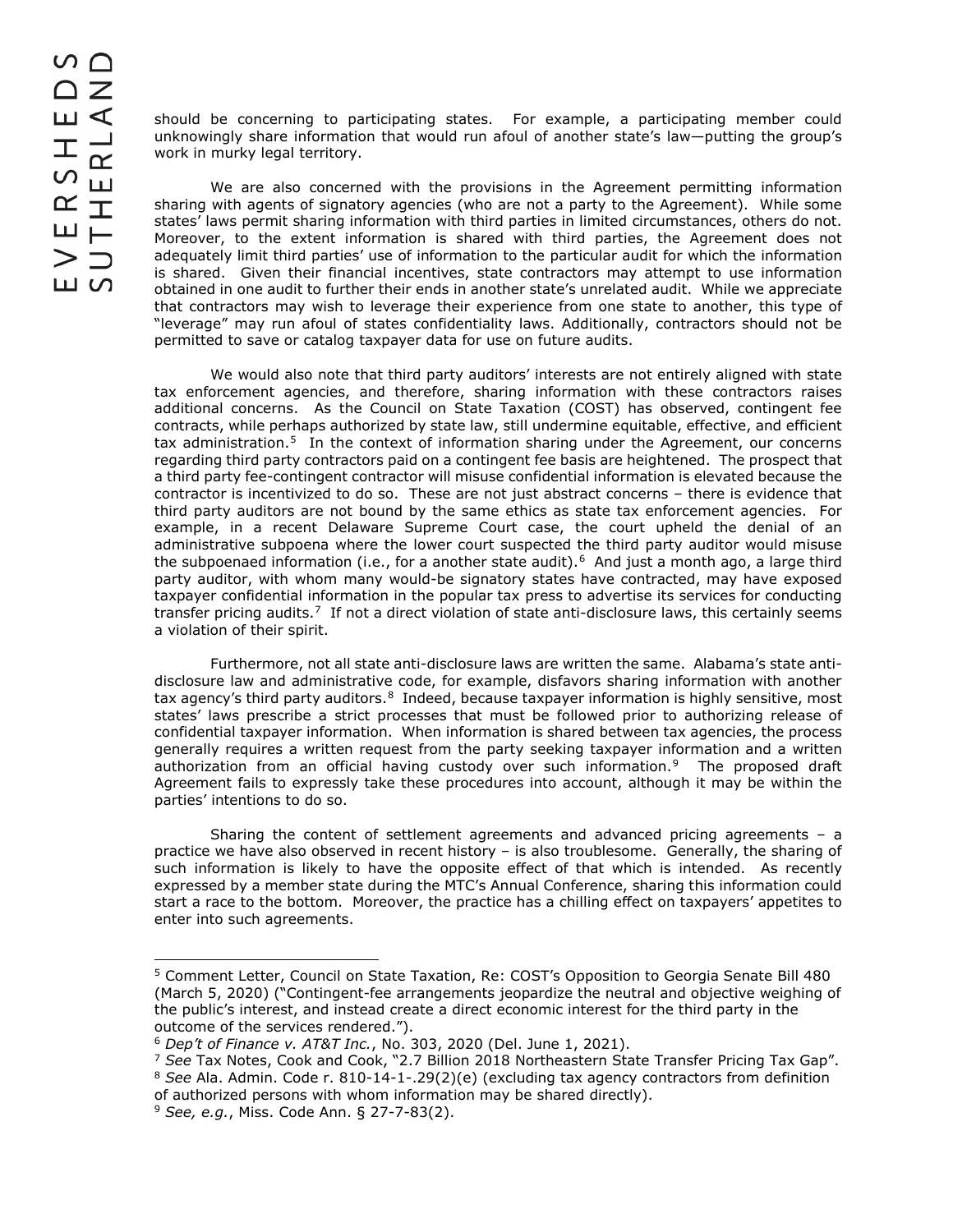The recent success in Indiana bears this out. Indiana's advance pricing program, which serves the same policy objectives that the states hope to accomplish by entering into the Agreement, has seen success in large part because the program requires complete confidentiality. Information cannot be shared with any other states by the very terms of the program agreements.<sup>[10](#page-6-0)</sup> The success of this program is an example of a policy that empowers a taxpayer and a state to engage in a productive conversation – made possible only because taxpayer information remains confidential.

## Recommendations for Improving the Agreement

We hope that those considering entering into the Agreement bear in mind the foregoing concerns. Furthermore, considering these concerns, we offer the Executive and SITAS Committees five recommendations for strengthening taxpayer confidentiality while balancing the member states' ability to conduct fair and timely audits:

- 1. The SITAS Committee should consider adopting "written authorization" procedures as a matter of maintaining accountability and protecting taxpayers from fishing expeditions by third party auditors. Specifically, when information is requested pursuant to the Agreement, the request should be made in writing, should identify the person seeking the information and with whom the information could be shared. The request should also set forth the particular information requested, the dates for which such information is required, and the purpose for the request.
- 2. Information sharing should be used solely for the requesting state's transfer pricing audit.
- 3. State administrators should discourage fishing expeditions by third party auditors. The Agreement should provide that requests must be relevant to a specific audit and set forth the audits in which the information will be used. The Agreement should expressly provide that the information exchanged will not be used for other commercial purposes, whether or not taxpayer-identifying information is redacted.
- 4. Third party auditors should be required to sign an acknowledgment of the Agreement, in which they agree to abide by each state's specific statutory provisions regarding the prohibition against the sharing of confidential taxpayer information. While we strongly oppose sharing of information with third party auditors, we recognize that as a practical matter many states already engage with such contractors. Accordingly, we would recommend that any such contractor sign an Agreement acknowledging the civil and criminal liability associated with information sharing and agree to abide by those specific state laws.
- 5. States should be required to notify a taxpayer whose information has been shared pursuant to the Agreement. We note that several states require practitioners to notify the agency when their taxpayer information has been breached, and we favor a similar disclosure requirement with respect to state agencies. Thus, it would seem fair to ask a state that discloses information being shared pursuant to the Agreement to do the same.

<span id="page-6-0"></span><sup>10</sup> *See* Bloomberg Tax, Bologna, "Indiana Commits to Confidentiality in Advance Pricing Agreements."